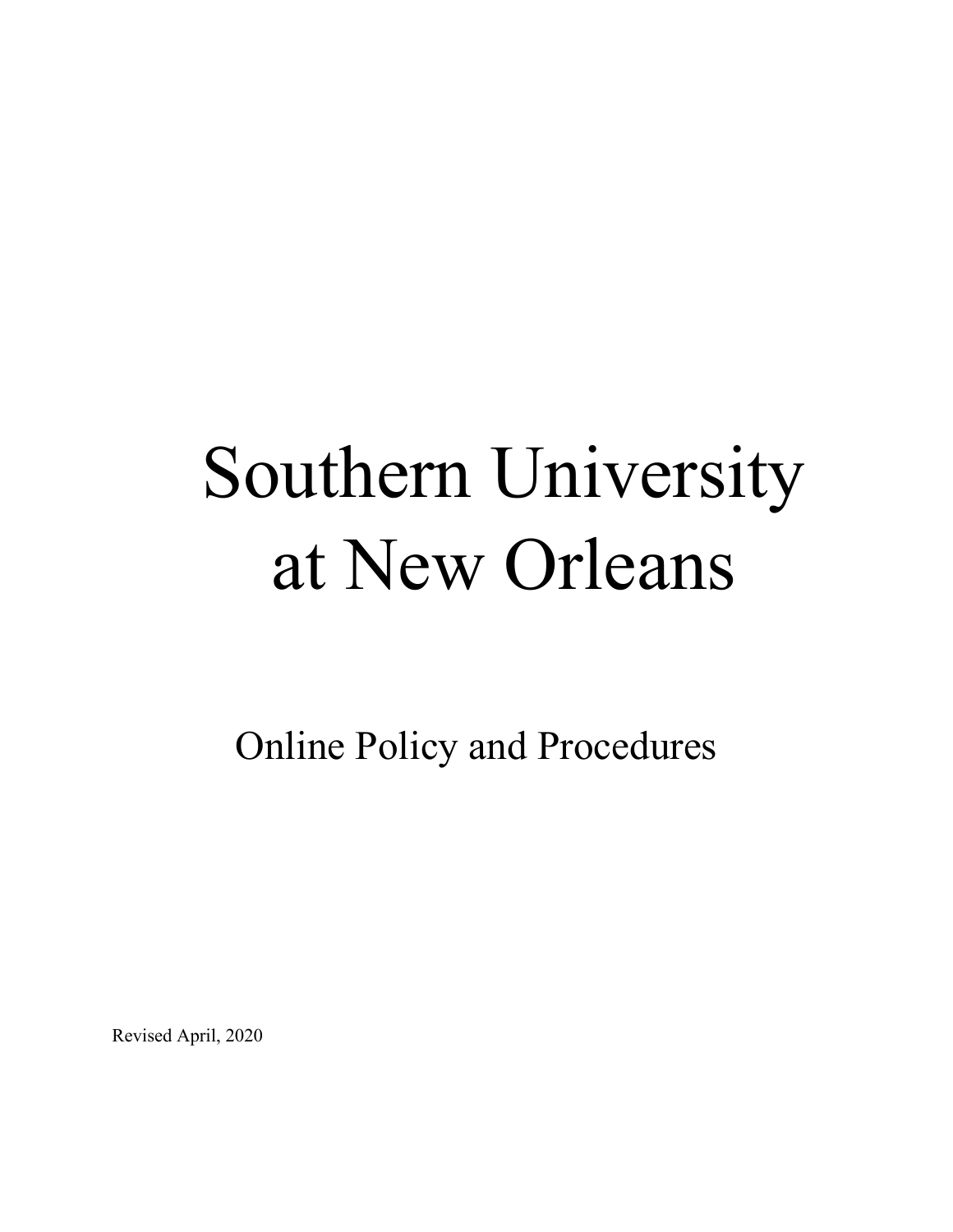# Contents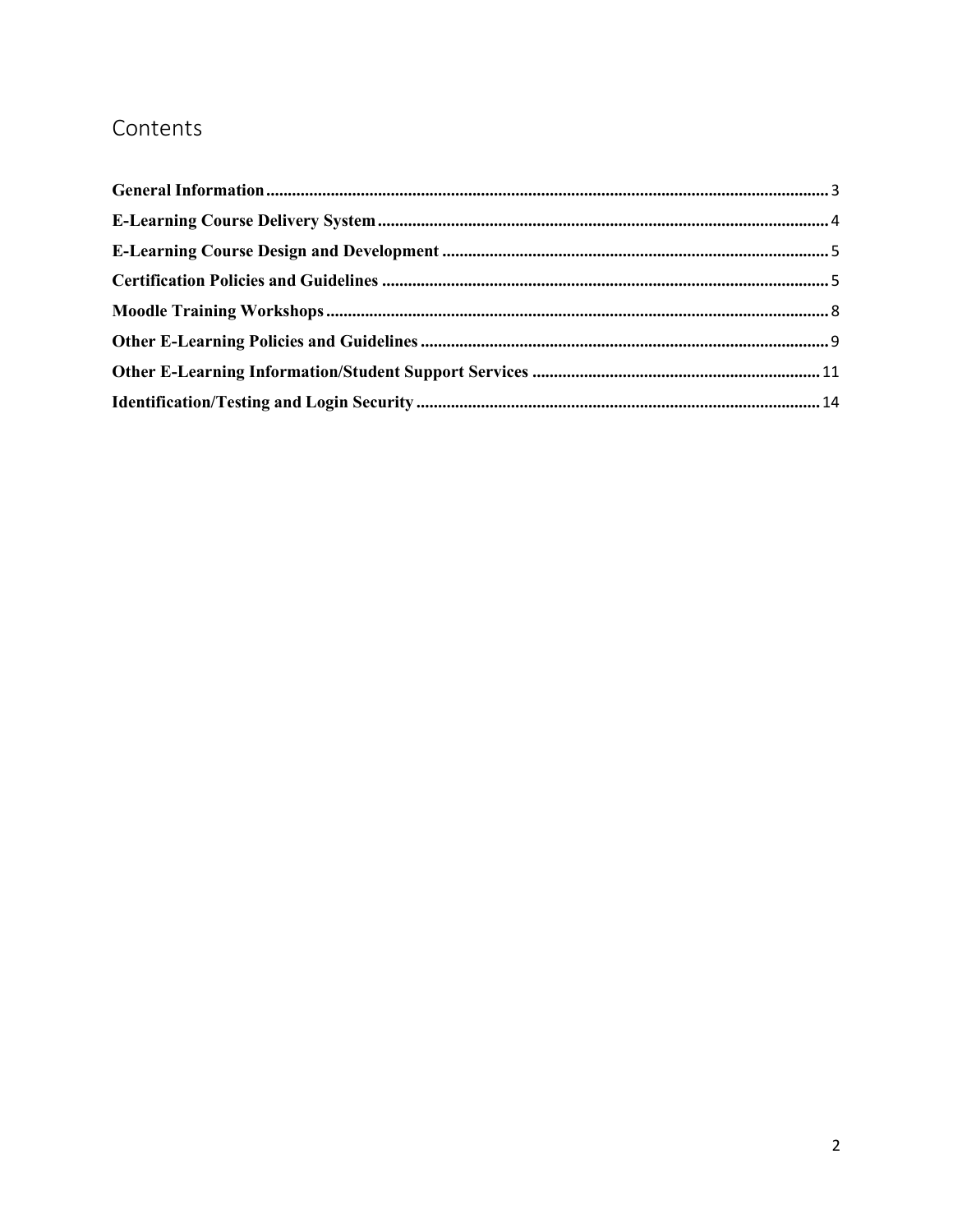# **General Information**

#### <span id="page-2-0"></span>**E-Learning Mission Statement**

The E-Learning Department's mission is to help provide students with educational opportunities outside of the traditional classroom in an anytime, anywhere environment which meets Southern University at New Orleans's (SUNO) high quality standards and commitment.

The mission of the Director of E-Learning is consistent with the mission of Academic Affairs and the University in providing academic support services to SUNO students, faculty, and staff; to provide support for synchronous and asynchronous delivery of course content; and, to provide a strong reliable Web presence for the university.

# **What is E-Learning?**

E-Learning includes the use of technology within a learning management system (LMS) to allow instruction of coursework fully online. This can also include training and other technology support within the learning environment such as email, compressed or streamed video and other instructional technologies. Southern University at New Orleans provides instruction for working adults of the area who seek to continue their education in the evening or on weekends, allowing greater time and space flexibility to serve its student's needs. The courses are rigorous and cover the same material as campus-based classes. The credits earned through E-learning course work are transferable and appear on the student's transcript like any other class.

#### **E-Learning Goals:**

- to provide high-quality academic support services for faculty who teach Web-based and Webenhanced courses;
- to increase student access to learning resources by providing faculty with the necessary tools and resources to create pedagogically sound Web-based and Web-enhanced courses;
- to support faculty use of software applications and multimedia classroom equipment available at SUNO;
- to provide quality multimedia assistance for faculty and staff through workshops, individual assistance, by phone and email support while always searching for new and creative uses for technology in the academic environment;
- to support the integration of technology into education; and to provide a reliable, strong Web presence for SUNO.

# **Organizational Information**

The E-Learning Director oversees the department and reports directly to the Vice Chancellor for Academic Affairs at Southern University at New Orleans. The E-Learning committee provides occasions for faculty/instructors to discuss important E-Learning issues and offers guidance to maintain a quality program.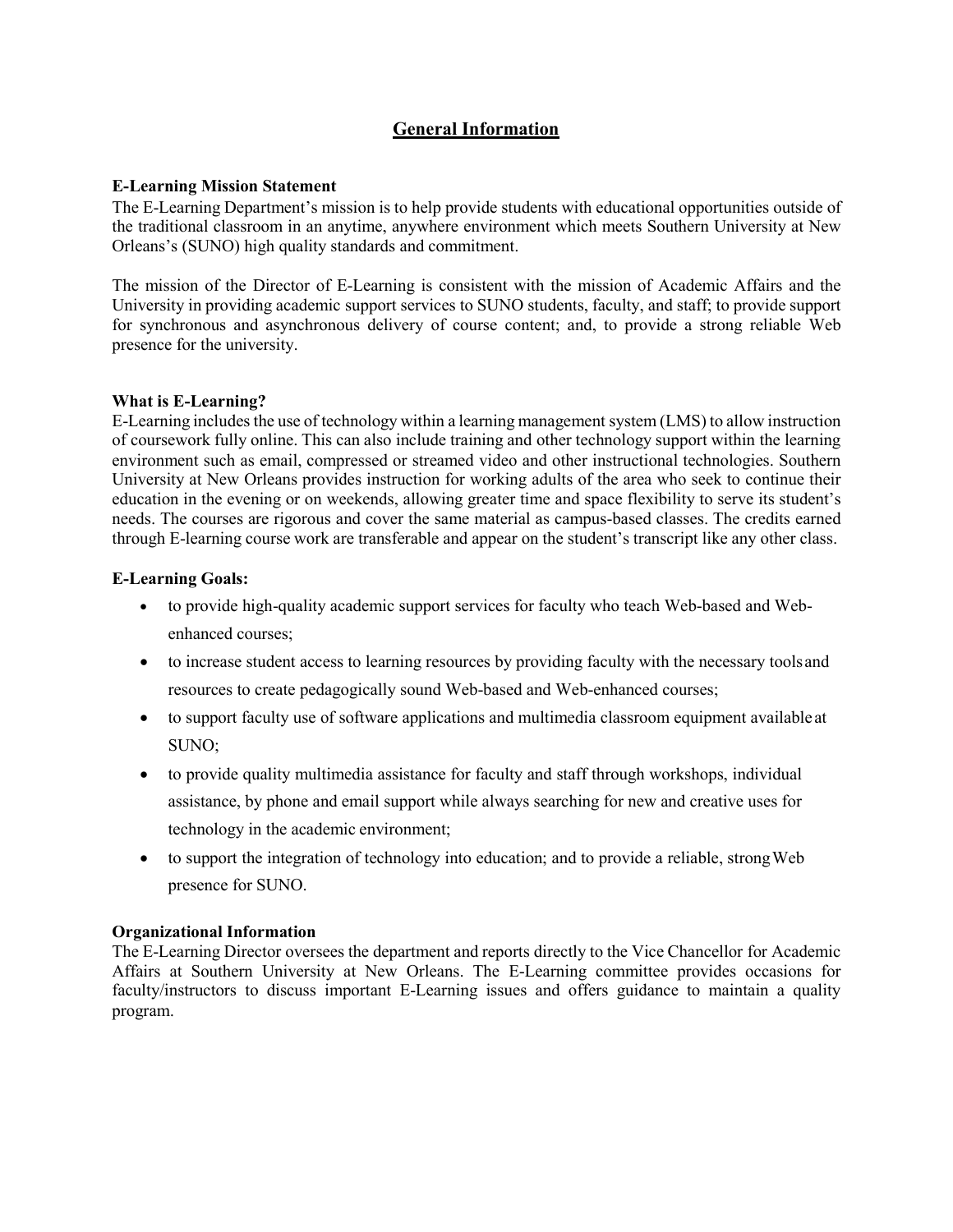#### **Quality of Courses**

The course name and numbering of E-Learning courses shall be the same as traditional, campus-based courses. The course goals and objectives, learning outcomes, textbooks, syllabus, methods of evaluation and any other instructional activities will be equivalent to campus-based courses.

#### **Curriculum**

The Office of Academic Affairs safeguards the integrity of all course outlines offered at Southern University at New Orleans. In using these course outlines, faculty create individual course syllabi. Course outlines are constantly updated through curriculum actions and use the SUNO course numbering system. All E-Learning classes use the same course outline as traditional campus courses.

# **Southern Association of Colleges and Schools – Commission on Colleges (SACS-COC)**

Southern University at New Orleans follows the guidelines for 'Distance and Correspondence Education as described by SACS-COC ([http://sacscoc.org/pdf/DistanceCorrespondenceEducation.pdf](http://sacscoc.org/pdf/DistanceCorrespondenceEducation.pdf))).

# **E-Learning Course Delivery System**

<span id="page-3-0"></span>The difference between campus-based courses and E-Learning courses is the format of delivery. All E-Learning courses must go through the same curriculum process as campus-based courses. Students enrolled in an online course have greater flexibility and convenience. Online students can access course content 24/7 from anywhere at any time using varied devices through Wi-Fi or devices' data packages. Every course will have indicated deadlines for completion of all course work. All tests/exams/quizzes for mid-term and final are required to utilize the Respondus LockDown browser/Respondus Monitor. SUNO online courses are delivered using the MOODLE Learning Management System (LMS).

E-learning courses are offered as follows:

- **Web-enhanced** the instructor develops a companion website for campus-based class for students to collaborate. The instructor can provide syllabi, handouts, and presentations to the students. Students can access the course using their own internet connection or use any one of SUNO's computer labs located on campus.
- **Hybrid**  this type of course requires that 75% of the content be taught in a campus-based environment. The remaining instruction is taught using MOODLE to deliver the content in an online environment. This type of course is indicated in the course schedule with an **(H)** following the course ID number to alert students that part of content is conducted in a non-traditional environment (via LMS)
- **Online**  all course instruction is delivered via the web through university's LMS MOODLE. Students are required to have a reliable Internet connection, along with an up-to-date system and software in order to complete course work within an online environment. Students will be required to take examinations in secured a testing environment.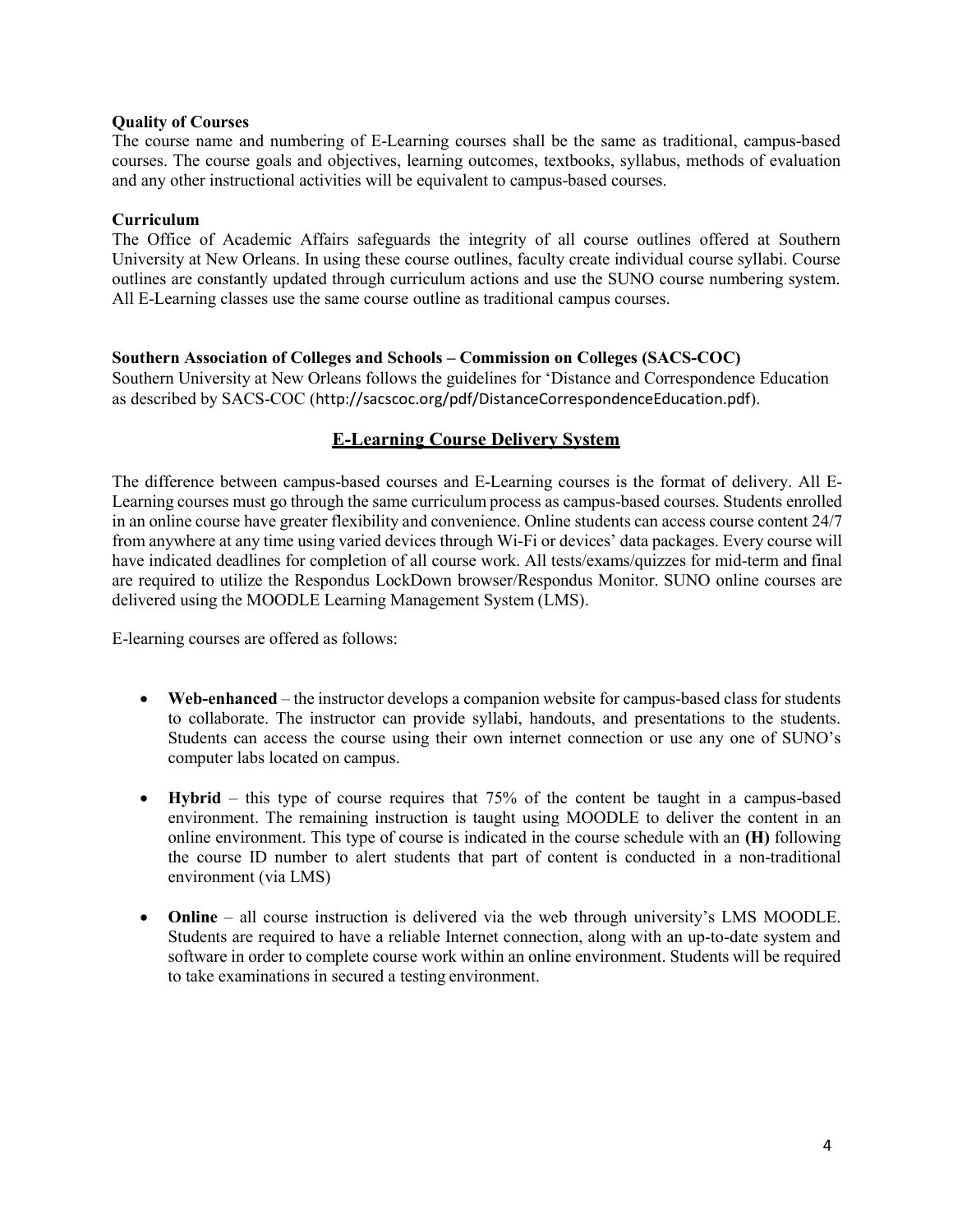# **E-Learning Course Design and Development**

<span id="page-4-0"></span>The following guidelines and services are offered in order to better serve the needs of Southern University at New Orleans' students, to better serve instructors in the development of their online course, and to enhance the quality of the university's online courses/programs. An open invitation is extended to all instructors for the development of E-Learning courses; however, college staffing and curriculum priorities will require evaluation on a course-by-course basis. Instructors wishing to develop courses must submit a request to the Director of E-Learning for approval from the Vice Chancellor for Academic Affairs. Before being added to schedule, all aspects of course development must be completed prior to submission to the Registrar's Office. The course guidelines address opportunities to enhance SUNO's online programs by adhering to the following:

- Standardizing the "look" of the course to create a branding for the university
- Standardizing and thus simplifying the navigation of the courses in order to improve student engagement and retention
- Growing class offerings to meet student needs
- Assisting instructors in development of course material to meet standards for online courses
- Providing quality control and continuous enhancement of our online programs

E-Learning Services Provided

- Design and maintain a course template to provide a standard look for the online course.
- Provide workshops and online tutorials on course development standards, policies and best pedagogical practices
- Provide assistance with development of course material, including general advice on course organization of material, as well as assistance with file formatting
- Certify courses to ensure quality and compliance with course site requirements

# **Certification Policies and Guidelines**

# <span id="page-4-1"></span>**Course Certification and Site Requirements**

All online and hybrid courses must be certified by the E-Learning department to qualify for use. In order to qualify for online/hybrid delivery the course must adhere to the following procedures:

# **Course Dashboard/Overview**

The course entry point is restricted to the course's dashboard/overview. This page contains links of courses long name and site homepage. The course's name link navigates into course content/design. All online courses contain information on the following; Instructor, Syllabus, Announcements; Course (Expectations); Course Modules/Topics; Forums, access to the following: SUNO Banner, SUNO Library, and Technical Help via Moodle Support after hours/weekend. All campus-based courses navigate into the course the same as online/hybrid and contain links for announcements and Topics along with access to SUNO Banner, SUNO Library, and Technical Help, along with content that is added for enhancement.

# **Content & Delivery – Online and Hybrid Course**

Online and Hybrid course content is organization begins under the General Header and Course Modules/Topics. The 'General Header' is the starting point of all online/hybrid courses. This header is where the instructor places the following information; instructor's name, email, office location, office hours, introduces the student to the first activities of the course, and allows them to introduce themselves to their fellow classmates via a forum. Course Modules/Topics begin the course work with a top-down design. These individual Modules/Topics are setup as follows; units, lessons, weekly assignments, chapters (which can contain 2 to 4 chapters per Module/Topic), depending on the instructor's preference.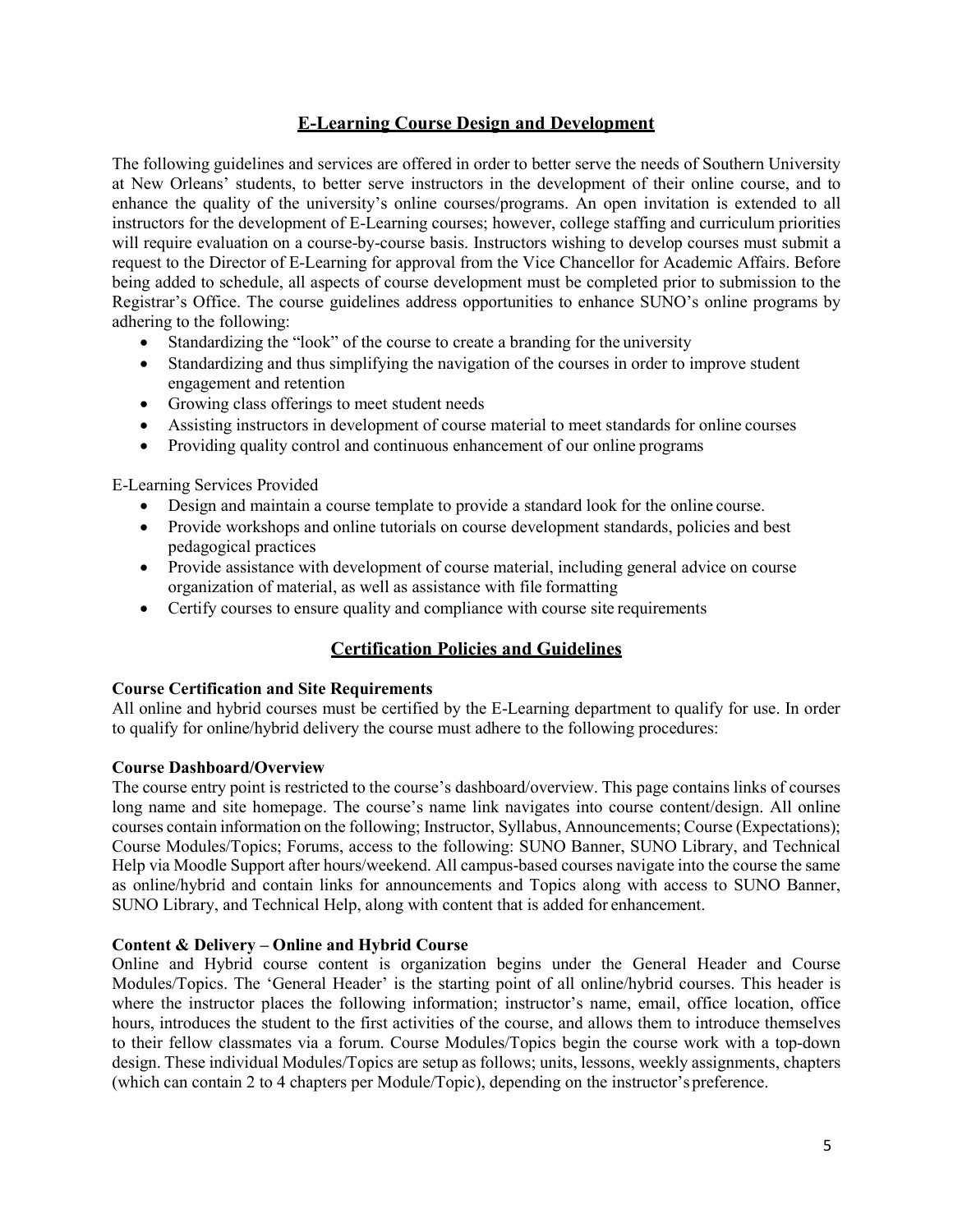Module/Topic must contain at minimum:

- Introduction this is a general statement about the module and how it relates to the course as a whole to be covered within the Module/Topic
- Student Learning Outcomes (there should be 1-3 per module/folder, they should be specific, measurable, actionable, relevant, and timed)
- Learning Activities (examples are lecture notes, PowerPoints, videos, audio recordings, web quest, readings, etc.)
- Discussion Board is used as a component to help decrease student withdrawal rates. Students who participate regularly in class are less likely to disappear and are more likely to completetasks.
- Assessment(s) (i.e., student presentations, tests, quizzes, assignments)
- Supplementary Resources and Tutorials are added for the use of reference links, online databases or any other material that can be used related to the particular content of Module/Topic.

Each Module/Topic is used to engage students in the appropriate student contact time that is equivalent to classroom contact time.

# **Content – Web Component Course**

In addition to the standard course dashboard, content/design, and web component course sites should include and utilize at minimum three instructional components such as:

- Forums
- Self-Test
- Multimedia Assignments
- Instructional Support (i.e., presentations, lesson reviews, handouts, links to online resources etc.

Important note: Student are not required to participate in a web component course. The instructor **MUST**  allow, or make arrangements, for students to participate in and turn in any work or web component during regular class meet times.

# **Course Site Certification Criteria**

The course site certification evaluates the following online course design and content delivery pedagogical principles (assessed by specific measurable components of the SUNO Assessment Rubric for: E-Learning Course):

# **Online and Hybrid Course Sites**

All courses must use the approved standard course dashboard content/design schema supplied by E-Learning department and must satisfy the following pedagogical principles:

- 1. Contact Time and Content Organization
	- a. For every instructional hour removed from the classroom, an equal hour of online instructional activity is provided,
	- b. Instructional content must be organized into a set of Module/Topic (i.e., chapters, lesson, etc.), with each Module/Topic presenting related activities (presentations, discussions, assignments, assessments, etc.)

The completion of all Module/Topics need equal traditional 'in-class' contact time.

- 2. Periodic Assessments
	- a. Students must receive feedback to let them know how well they are doing.
	- b. Faculty should continuously assess whether students are completing assigned instructional material.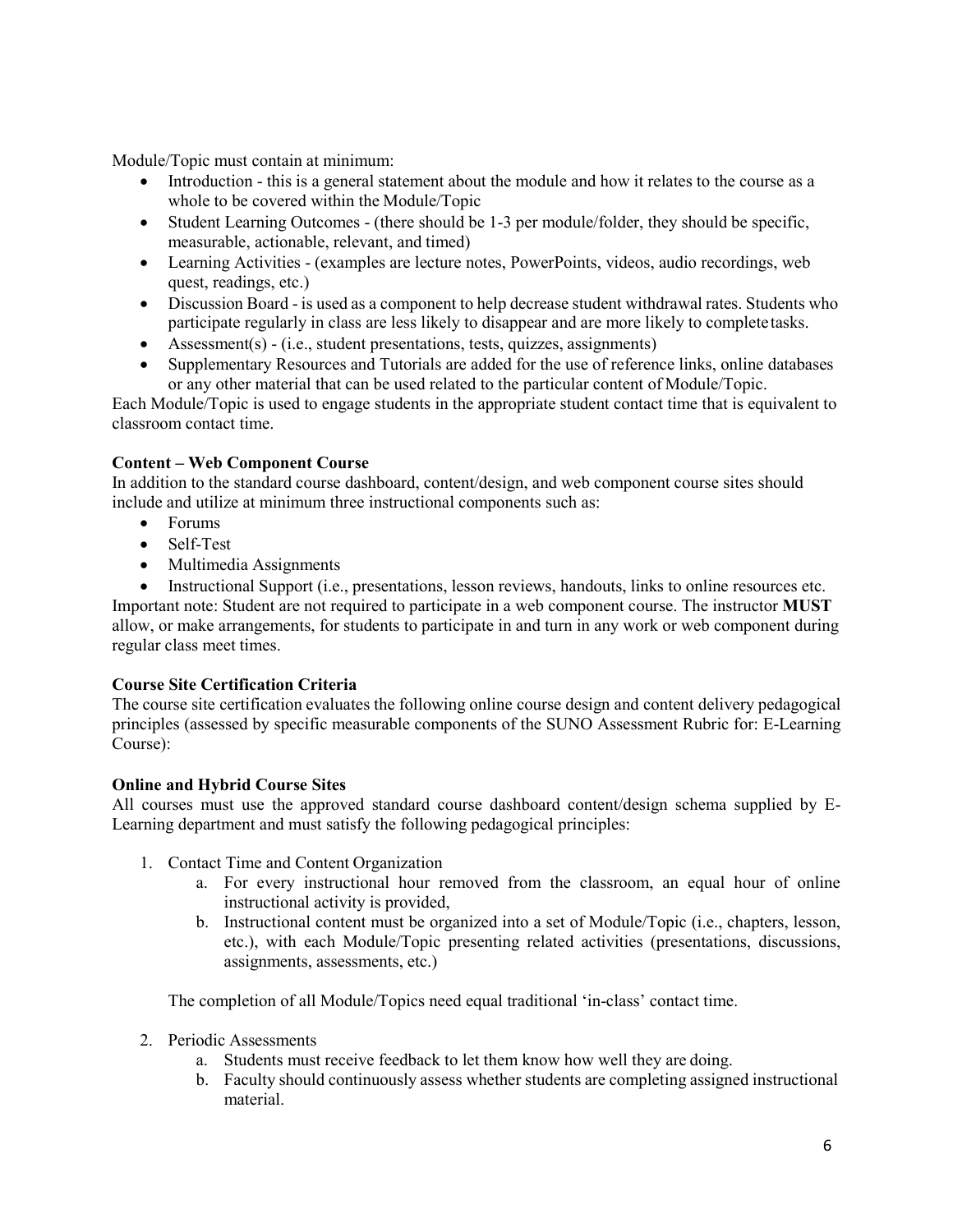Assessments can be applied in a variety of formats. It is recommended to provide this assessment/feedback in every Module/Topic (chapter, lesson, unit, etc.), but not required. However, in an online environment, the need to provide periodic assessments is much greater than in the traditional classroom—the 'midterm and final' is not an effective assessment procedure. Since faculty are not meeting the class on a face-to-face basis more attention needs to be paid to students attending and participating in class.

- 3. Interactive (critical-thinking-skill) Exercises
	- a. Online Instructional Activities are required to include faculty and student interaction.
- 4. Present Personal Expertise
	- a. The course must be enhanced with the instructor's personal expertise to provide material comparable to traditional in-classroom lecture presentations and /or demonstrations.

The E-Learning department can assist faculty with this in a variety of formats such as: video, text, discussions, etc.

# **Web-Component Course Sites**

Standard course dashboard designs are pre-loaded with each semester's load of courses during the registration period and up to the official reporting day. It must be noted that an official request must be received by the E-Learning department from faculty teaching a course within the spring semester for a web component site to be opened in Moodle. However, this is not required during the summer session or fall semester. All courses will be assigned to the faculty member as assigned by the college for that particular scheduling period. The content of all web-component courses must clearly demonstrate instructional benefits for course. Any combination of three or more instructional Moodle components such as; handouts, links to other resources, discussions, practice assessments satisfies the Web-component criteria

# **E-Packs, Cartridges, Building Blocks and Third Party Instructional Sites**

The use of e-Packs, cartridges, building blocks and third party instructional sites can be used. However, the instructional components of these resources cannot consist of the majority of the content within the course. Moodle components such as assignments and discussions must be performed/submitted within Moodle. If external sources are used for testing purposes, grading criteria must be provided in Moodle and all grading records must be transferred/posted into Moodle's grade book.

# **Course Certification Requests**

An open invitation is extended to all faculty members for the development of an online course. Faculty wishing to develop a course must submit the pre-approved Request for Development form to the Director of E-Learning for approval from the Vice Chancellor of Academic Affairs. Once the course is completed, the faculty/instructor notifies E-Learning of completion. The course is then reviewed by the E-Learning department for site design/course content organization. The course is then reviewed by the department chair/discipline/peer reviewer, for course learning objectives and instructional strategies as indicated in the SUNO Assessment Rubric for: E-Learning Course. Only after the successful completion of review should a course be added to the teaching schedule, with the course reflected as online or hybrid for the next semester's offering. If the course is not deemed ready and in place before the first day of registration of the upcoming semester, the Moodle course site will not be created for that term and delivery of instructional content via Moodle will not be possible.

# **Departmental Course Templates and Granting of Certified Course Use**

Individual departments can assign a faculty member to develop a specific departmental course template with the faculty member being compensated for such development. The E-Learning department must be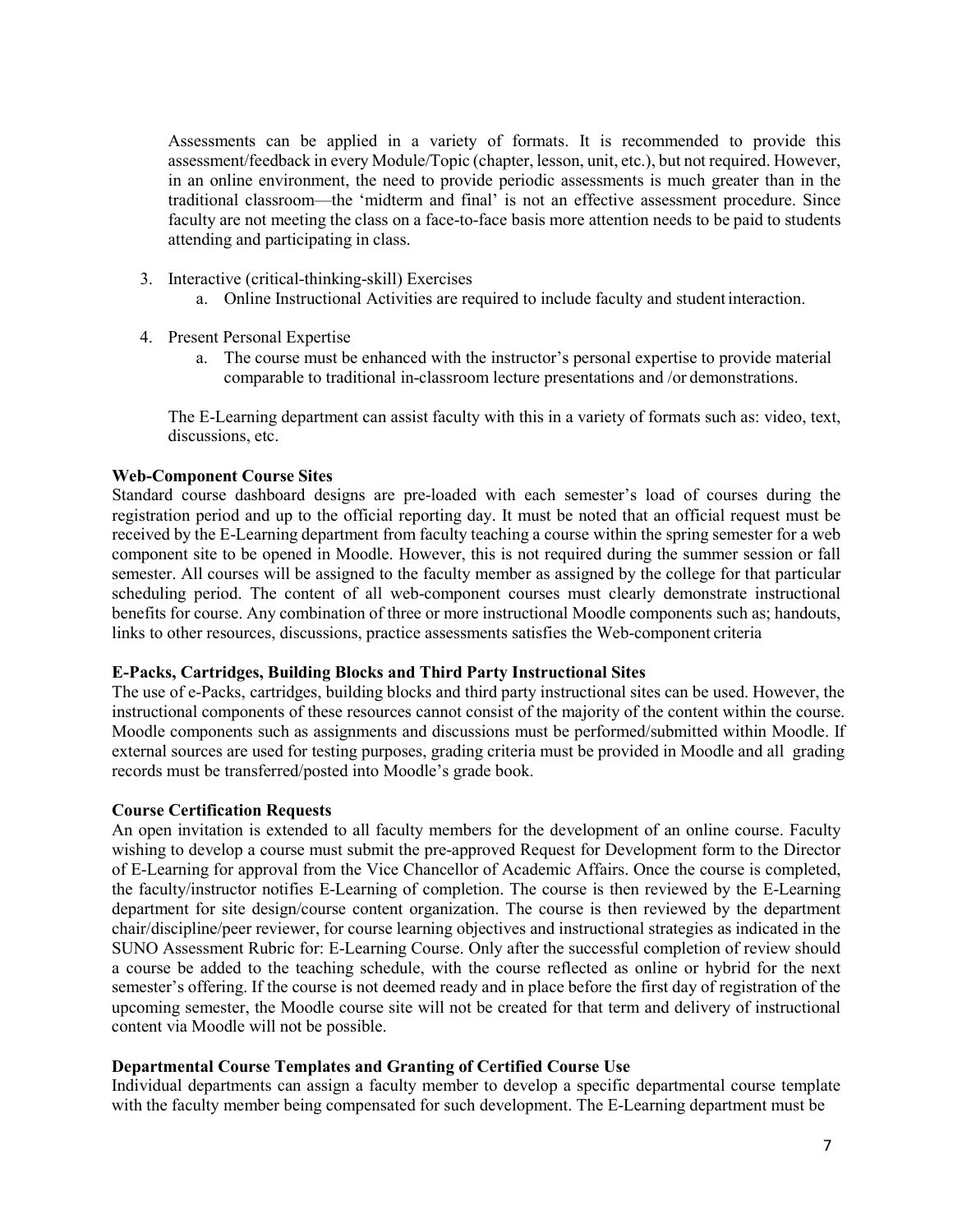notified of template creation for the department, and this template will be copied into the assigned instructor's section. Individual faculty members can volunteer to allow other instructors to use a copy of their certified course for instruction or designate the course as a 'departmental template.' Permission of such must be granted in writing and be authorized (co-signed) by the department chair. A copy of the form must be forwarded to the E-Learning department for record keeping with a copy remaining within the department. The course will then be copied into the receiving faculty's section. The instructor can then be assigned to instruct the course as long as the instructor possesses the basic skills for online teaching. If the course is designated as a departmental template, E-Learning will archive the course and distribute copies per departmental needs.

# **Joint Ownership of Copyrights**

Southern University at New Orleans enters into a joint ownership of educational materials for all developed online/hybrid/departmental template courses. The university assumes ownership unless otherwise arranged by prior written agreement. If the faculty member wants to establish exclusive intellectual property rights, s/he should, prior to the development of an online course, obtain a written agreement with the university that addresses areas such as ownership of materials, use of any or all of the materials by other faculty, who can authorize access to the materials, who can modify or add to the materials, use of the materials if the faculty member leaves the university, and issues related to selling the course materials to an entity outside of the university.

# **Moodle Training Workshops**

<span id="page-7-0"></span>There are three major Moodle training workshops given to help faculty to become familiar and comfortable with the course certification requirements and the functions and uses of the Moodle Learning Management System. These training are conducted by the E-Learning staff. However, all faculty employed at the University are required to attend a Quality Matters training workshop that is organized through the Office of Academic Affairs. This is an all day workshop provided to enhance the development of online courses.

# **Course Certification for Moodle Use**

This course provides the instructor with the certification requirement. Faculty members will be trained in the following:

- Approved course dashboard design and color schema
- Sample course structure
- Sample content delivery outline

This training establishes the instructional content required for course certification for delivery of instruction.

# **Getting Started with Moodle**

This hands on workshop focuses on participants learning how to navigate Moodle. The participants get an understanding of the major functions within a Moodle course, and provides basic instruction on navigation of the course. The time dedicated to this workshop is flexible and depends on the participants' understanding of concepts presented.

Topics covered in the workshop include the following:

- Dashboard
- Edit Mode
- Administration Blocks
- Navigation
- Student View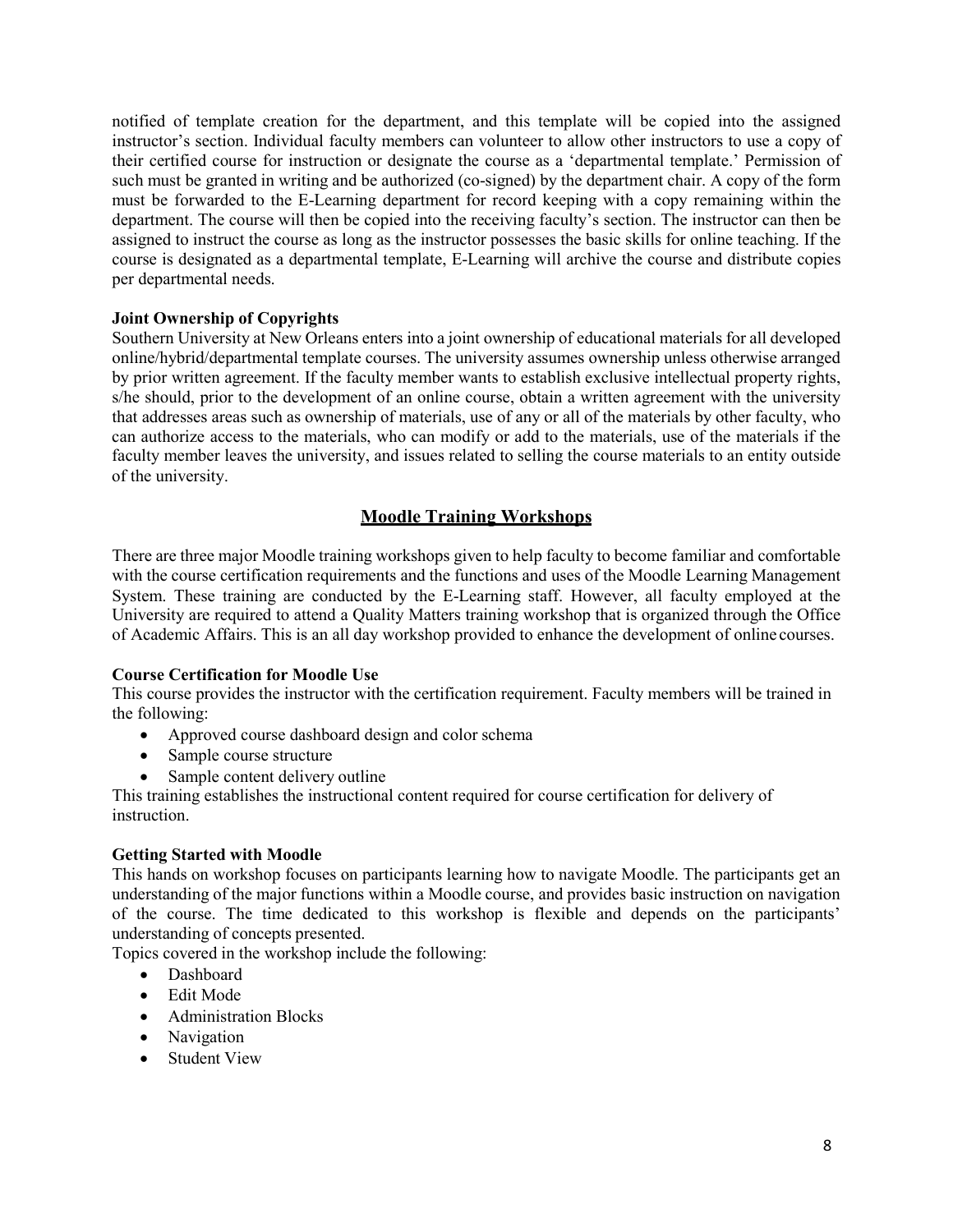# **Moodle Content Management**

This advanced hands-on workshop explores major features of Moodle: how to create/modify learning modules/topics, post class announcements, upload course documents, and communicate with students. This workshop demonstrates and provides practice for participants to:

- Create a Module/Topic
- Adding content to a Module/Topic
	- o Creating an Item
	- o Creating a Test/Quiz/Exam
	- o Adding a Forum
	- o Adding an Assignment
	- o Adding URL's
	- o Supplemental Resources
- Editing and Managing Module/Topic
- Attaching Files
- Embedding Images

# **Workshop Participation Requirements**

The three face-to-face workshops are required for all faculty/instructors working on online/hybrid course development/course certification.

# **Additional Workshop and Resources**

E-Learning also provides a variety of instructional trainings on specific topics on the following LMS tools: LMS test creation using Respondus, Respondus LockDown browser, Respondus Monitor, managing your Moodle Gradebook, and Gradebook setup. In addition to these trainings, faculty also have access to information via SUNO Faculty Lounge, and Faculty Moodle Training course.

# **Other E-Learning Policies and Guidelines**

# <span id="page-8-0"></span>**Southern University at New Orleans Internet Use Policy**

The University provides access to the Internet conducive for the educational environment. All users share equally the resources afforded by the university. All Internet/Wi-Fi use is free of illegal or malicious acts and must show respect to others using proper Internet etiquette.

# **Accessibility (ADA)**

The Office of Students with Disabilities is responsible for providing an equal education opportunity for all qualified students with disabilities. It is the student's responsibility to notify this office of any particular needs. ADA compliance for online courses will be applied via a prudent method of providing alternative content, which meets the needs of a specifically challenged learner.

In order to resolve the most common requests received from the Office of Students with Disabilities regarding extensions for timed-restricted exams, Moodle Test Availability Exceptions are provided within Moodle system. The instructor can add the student or create a group if more than one student has been identified in the course. Students who present documentation from the office of Students with Disabilities are provide with time extensions for testing.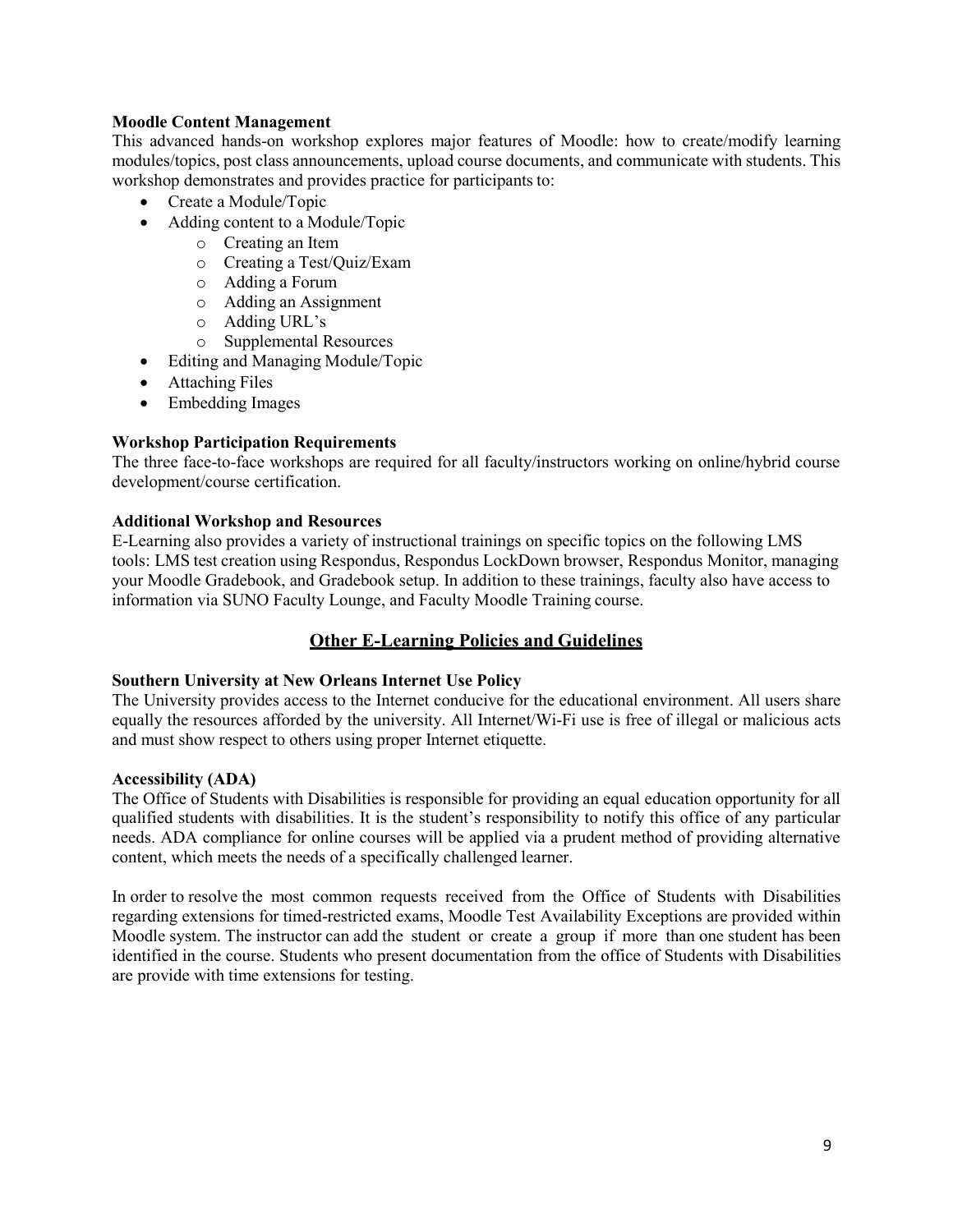# **E-Learning Course Advertisement**

All online/hybrid/traditional courses at Southern University at New Orleans are presented/advertised each semester to students registering via:

- SUNO's website
- SUNO's Banner class search

# **Interaction with Students**

Communication between students and faculty is vital for the success of E-Learning. SUNO has adopted the following Student Structured Access Policy: Southern University at New Orleans full-time and part-time faculty must provide structured access to its online students. Access methods must be clearly stated within the posted faculty information in the Moodle Learning Management System (LMS) course site and also within the course syllabus. Access in the form of stated "office hours" may consist of, but not be limited to, structured email response policies (designated faculty email), designated live chat sessions, and/or discussion board postings, scheduled phone accessibility, or any combinations of such methods.

It is recommended that faculty check and respond to email and discussion postings daily (Monday – Friday) for online/hybrid courses, with a response sent within 24-48 hours of receipt. In working in an asynchronous environment, it is crucial that feedback be given as soon as possible.

As part of a full-time faculty member's required (2) hours of office hours per class, per week on campus, faculty are asked to use some of the hours per week for their online students.

# **Due Dates/Major Holiday Observance**

Online/Hybrid courses are conducted in an asynchronous environment; therefore, students are provided with a certain time/day to complete assigned activities, and observance of major holidays, as indicated by the semester's Academic Calendar, should be observed. Hence, due dates should not be set for any major holiday and official Southern University at New Orleans breaks.

# **Ownership of Material/Copyright**

Southern University at New Orleans reserves the right to ownership of all electronic documents, programs, curricular, etc… developed under the auspices of the college. All employees must observe US Laws governing copyrights. This policy, as well as all other SUNO technology policies, can be reviewed at: [http://suno.edu/technolgy-policies.](http://suno.edu/technolgy-policies)

# **Student Complaint/Grievance Procedure**

Southern University at New Orleans has an administrative procedure in place which is designed to receive, investigate, and resolve student complaints, whether academic or non-academic. Any student who wishes to make a formal complaint regarding a college program, a service of the college, an employee of the college, or any other individual or aspect of the college, must take the following steps:

1. Before the Student Grievance board acts on any grievance brought by a student, the grievance must have been presented in writing via a grievance form located in the Office of Academic Affairs (academic grievance) or in the Office of Student Affairs and Enrollment Services (non-academic). The grievance must also have been fully discussed with the head of the department or unit involved without receiving satisfaction within a reasonable period.

2. All meetings of the board will be held in closed sessions with only members and parties involvedin the grievance present.

3. All parties involved in the grievance shall be present when evidence is introduced and either party will be permitted to have an academic advisor or legal counsel of his or her choice.

4. All parties in the grievance will be given not less than one week to prepare for the hearing and will be notified in writing as to the time and place of the hearing.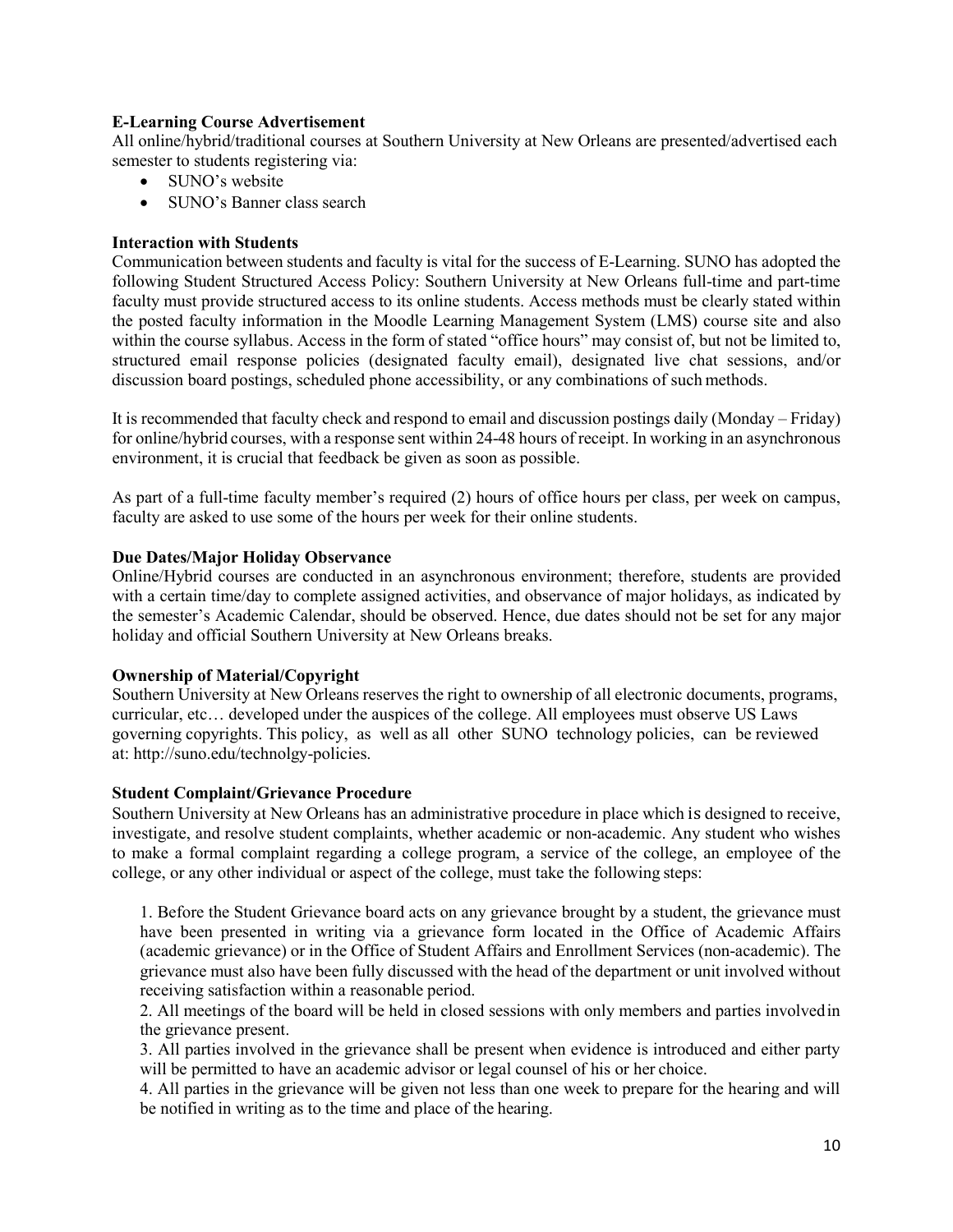5. A recording and written summary will be made of all proceedings of the Board and will be submitted to the Chancellor for final disposition.6. All persons involved will receive copies of the hearing summary.

# **Moodle Guidelines**

Southern University at New Orleans uses the Moodle Learning Management System for its online and hybrid course delivery, and also as a resource for traditional campus-based classes. Those instructor's wishing to use the system need to submit a request to the Student Administrator (elearning@suno.edu). This request should only be sent during the spring semester. Due to the University's geographical location, all offered courses for the summer semester and fall term need not send a request. All courses are open in the Learning Management System and the appropriate instructor of record is attached.

# **Other E-Learning Information/Student Support Services**

# <span id="page-10-0"></span>**Assessment of Student Capabilities**

Southern University at New Orleans assesses student capability to succeed in E-Learning programs through web-based, self-assessment software called SmarterMeasure online learning readiness indicator. All **freshmen class** students at SUNO requesting online courses are required to complete the entire assessment and must pass the Technical Knowledge with a score of at least 75 %, and Technical Competency with a score of at least 90%, in order to be enrolled in any online course. The readiness assessment can be found on the following web page:<http://suno.smartermeasure.com/>

#### **Attendance/Absence**

At the beginning of the course, the instructor must communicate with the students by making documented class policies and his/her expectations regarding the format and frequency of class participation available to him/her.

Absence policy for online courses provided by SUNO adheres to the same policy as traditional courses outlined in the Southern University at New Orleans catalog page 93-94.

Online instruction differs fundamentally from traditional classroom instruction in that the student may access the online resources at times that are convenient to the student's personal schedule within a range of times defined by the instructor. However, consistent attendance is required to successfully complete an online course.

Attendance will be monitored by timely submission of assignments, including tests, homework, projects, etc. A student is expected to complete all assignments by the appropriate due date. It is understandable that extenuating circumstances occur, such as an extreme illness, death in the family, legal matters, or military duty.

It is the student's responsibility to provide appropriate documentation to substantiate such circumstances, at which time the instructor will determine if an extension is warranted. Students and instructors of online courses will adhere to the academic calendar and the process of appeal.

Circumstances that are NOT considered extenuating:

-Registering late for the class -Failure to read the syllabus -Failure to plan appropriately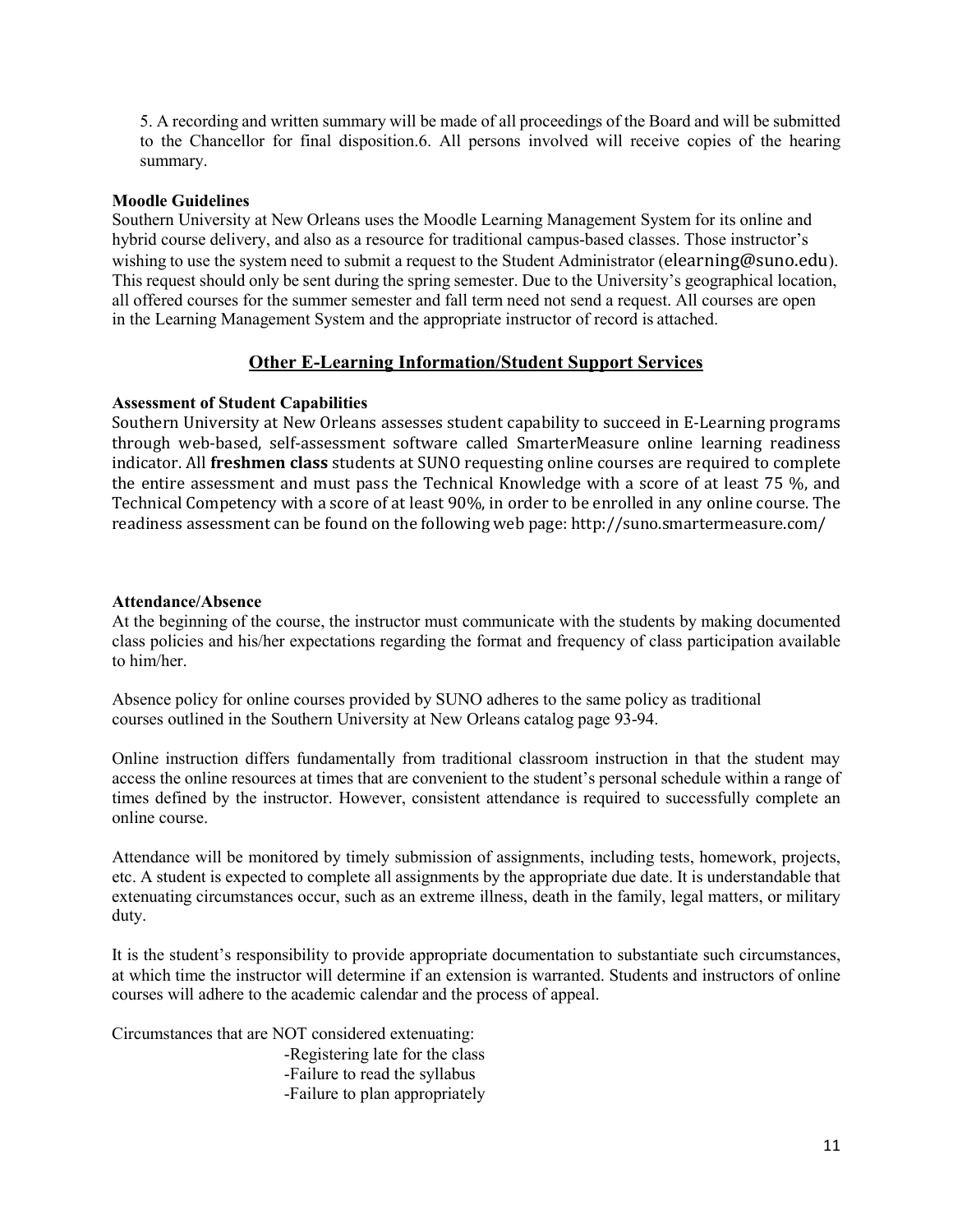-Not having the appropriate textbook or software -Technical problems

# **Withdrawal /Resignation from University**

A student who finds it necessary to withdraw (drop) from a course will be allowed to withdraw with a W through 75% of the semester. After the 75% mark, students will NOT be allowed to initiate a withdrawal. Students who stop attending after the 75% mark will receive a grade of F. Students who are administratively withdrawn due to extreme hardship after the 75% mark must be passing the course to receive a W; otherwise, students will receive an F for the course. In order to withdraw from an online course, a student must submit a written request via email or fax to the Registrar's Office. This correspondence should be sent to Gilda Davis, gdavis $@$ suno.edu or Temple Williams, [twillliam@suno.edu.](mailto:twillliam@suno.edu) The office fax number is 504.284.5495.

A student who desires to resign from the university should contact the retention counselor assigned to their specific college. This counselor will provide the necessary counseling and the withdrawal card required for processing. Once the withdrawal card is completed and all required signatures are secured, the card should be signed and submitted to the Registrar's Office for processing.

# **E-Learning Orientations**

At this time orientation for E-Learners is not mandatory. However, E-Learning does post a standard training schedule within the Moodle Learning system with days and times. If the scheduled days and times do not fit into a student's schedule, then students are encouraged to call and schedule a face-to-face training session. The orientation sessions include reviews on the following for a successful completion of the course material: syllabus, instructor information, course completion expectations from the student, course modules, forums, assessments, grading methods, library access, technical requirements, and communication skills need for student success.

# **Learning Resources/Library**

The university ensures that students participating in E-Learning programs have access to adequate and appropriate learning resources. Students, faculty/instructors, and staff all have access to the catalog databases, library services, and other resources. Students participating in online/hybrid also have access to library resources from within each course by using the 'SUNO Library' link located within Moodle system. Library resources can also be accessed from the SUNO webpage at: [http://www.suno.edu/library-resources.](http://www.suno.edu/library-resources)

# **Student Assessment of Online/Hybrid Faculty and Course**

Southern University at New Orleans uses two forms of evaluations for its online courses: student evaluations and E-Learning course organization of content evaluations. Student evaluations are administered in the fall and spring semester by The Office of Institutional Effectiveness. Course organization evaluations are administered by the Office of E-Learning.

The Office of Institutional Effectiveness creates an online survey link for each fall and spring semester specific for each online course. This link is then embedded within the Moodle Learning system announcement at the end of the semester. Students are asked to take a few moments to complete the survey which is completely anonymously. The office then downloads the results to provide feedback for the improvement of course instruction. Also, in some situations, the provision of information is used as one factor in making personnel decisions. The following guidelines are to be observed regarding student evaluations of instruction:

- 1. The evaluation will be administered by the Office of Institutional Effectiveness.
- 2. Confidentiality of student responses is to be insured.
- 3. The instructor is to be given a composite of the results after the end of the grading period.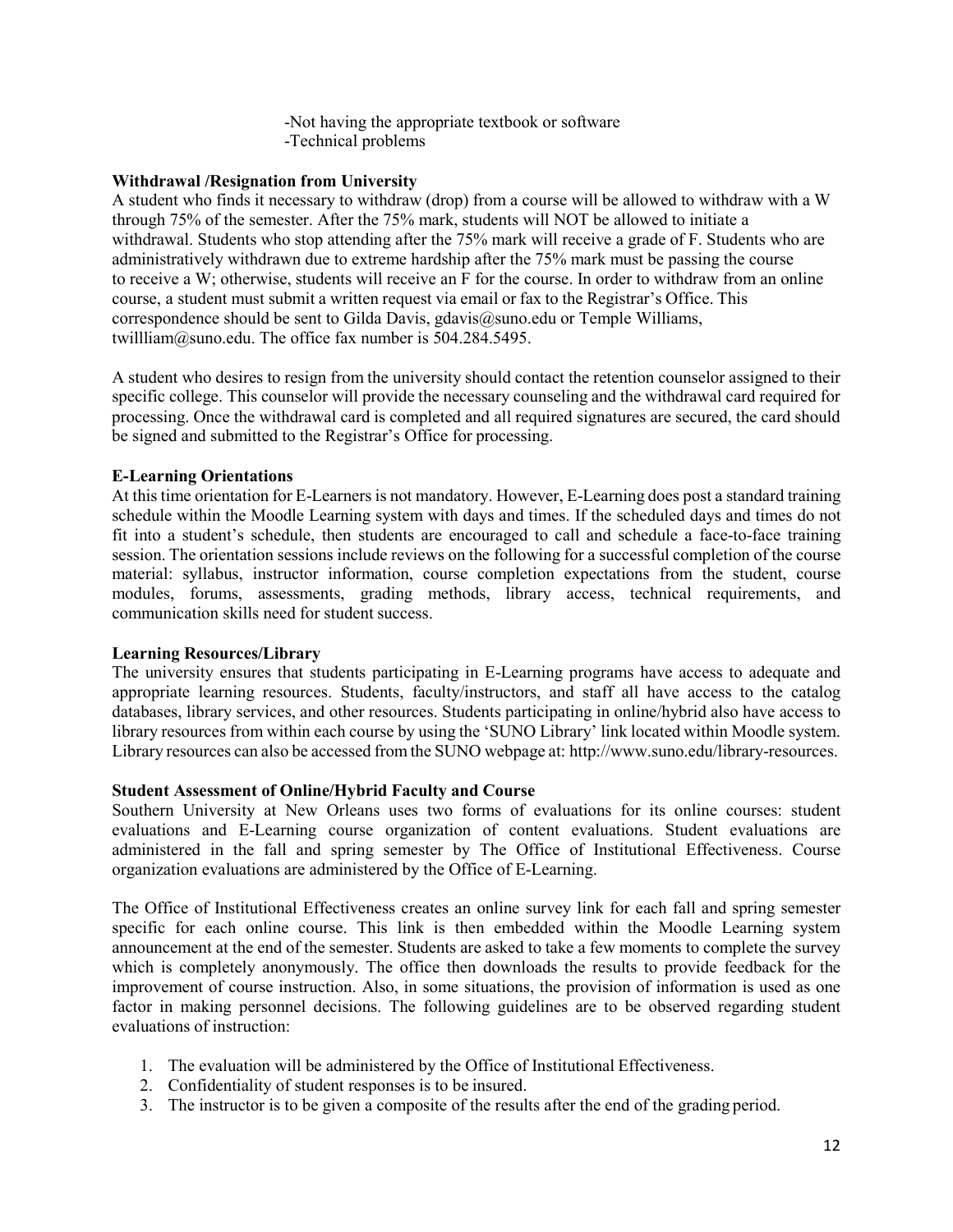In addition to this survey, individual instructors are asked to create a short survey for each online/hybrid course taught in order to get specific course feedback for improvement on items such as but no limited to, announcement posting, course content, course delivery, turn around on contact time, textbook, etc.

# **Textbook**

All E-Learning participating students are required to purchase all needed textbooks for successful completion of the course. Each online/hybrid course isrequired to indicated the specific ISBN for the course textbook. The student can then purchase at the university book store or another vendor of choice.

# **Hardware and Software Requirements**

Southern University at New Orleans does provide laboratories, facilities, and equipment necessary to meet program/course requirements, and train/support current and potential e-learning faculty members. However, all students wishing to enroll in an online/hybrid program/course must be aware that they are responsible for the resources necessary for successful completion of an online program/online course. The minimum requirements are but not limited to the following:

# **PC System specifications (minimum requirements):**

- Processor: 1.0GHZ or higher
- Hard Drive: 40 GB hard drive
- Memory: 1+ GB recommended
- Windows XP with Service Pack 2 (or later)
- DSL/Cable broadband connection
- Word processing application (MS Office 2010 or later)

# **Macintosh system specifications (minimum requirements):**

- Processor: 1.0GHZ with G5 with Intel processor
- Memory: 1+ GB recommended
- Hard Drive: 40GB Hard Drive
- Macintosh OSX 10 (or later)
- DSL/Cable broadband connection
- Word processing application (MS Office 2016 or later)

# **E-Learning Course Organization Evaluation**

The purpose of these evaluations is to improve future course offerings. The evaluation focuses on the predetermined format of all SUNO online/hybrid course standards for content/design to contain thefollowing information: Instructor, Syllabus, course (Expectations); Modules/Topics; Forums, Smarthinking, SUNO Banner, SUNO Library, Technical Help. The Content/Delivery of each online/hybrid course's individual Module/Topic are setup as follows; units, lessons, weekly assignments, chapters (which can contain 2 to 4 chapters per Module/Topic), depending on the instructor's preference. Each folder's content/deliver must contain; an introduction, student learning outcomes, learning activities, forums, assessment, and supplementary resources (optional) if any. Every online/hybrid course evaluation is observed asfollows:

- 1. Courses are evaluated by the Director of E-Learning and the department chair, using the SUNO Assessment Rubric for: E-Learning Course.
- 2. Recommendations for improvement can be handled by E-Learning as well as the department chair.
- 3. The department chair is to provide a post-evaluation conference with the instructor to select items for improvement and provide any assistance/service needed for improvement of instruction.
- 4. Instructors will complete a follow-up to address the recommendations with the department chair and Director of E-Learning.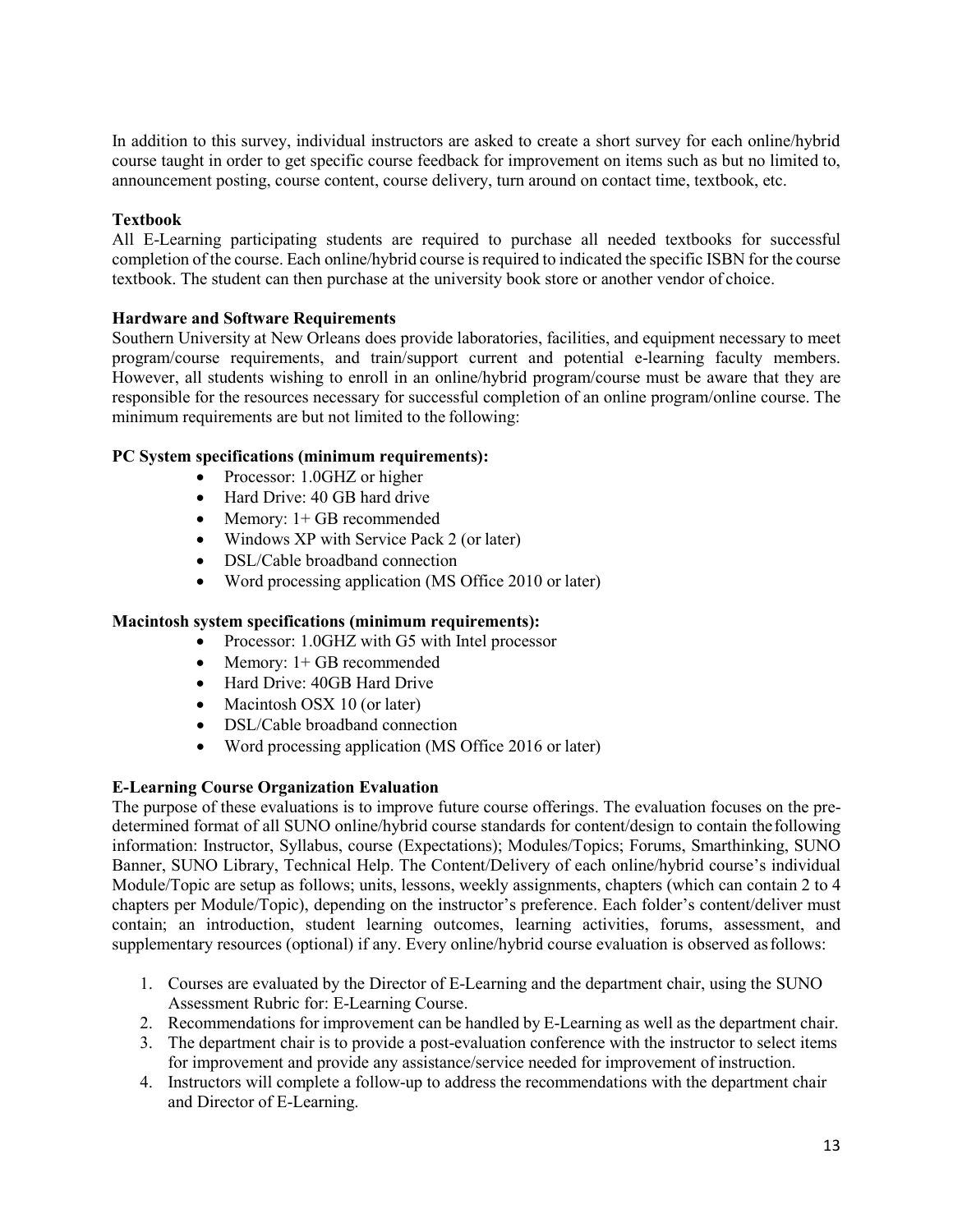# **Identification/Testing and Login Security**

# <span id="page-13-0"></span>**Student Identity Verification and Testing Integrity**

Southern University at New Orleans requires all assessments for online/hybrid courses be given using the Moodle Learning Management System.

Academic honesty is expected of all students; therefore, each student is expected to accomplish his/her own work. Academic misconduct includes, but is not limited to, deceptive acts such as the following:

- Plagiarizing from any source;
- Cheating in any manner on tests, papers, reports, etc.
- Turning in work as their own when, in fact, it was not their work;
- Improperly using technology;
- Stealing, buying, or selling course materials;
- Deliberately conveying false or misleading information when academic misconduct has occurred. The instructor has the responsibility of assigning an appropriate penalty in accordance with the instructor's institutional policy.

This may include failure of the assignment, failure of the course, or dismissal from the institution.

Assessments should also be designed to draw randomizing questions, randomizing answers in multiple choice questions, providing questions one at a time, and prohibit student backtracking, limit the time for submission, and not provide any feedback until completion of submission expires.

Instructors can also secure the integrity of their assessments by using the Respondus Lockdown browser and or the Respondus Monitor applications. These are companion software used in the testing environment within the management system. When students are required to use the Respondus Lockdown Browser software the LockDown Browser will not enable the student to print, copy, go to another URL, or access other applications. The Respondus Monitor uses a webcam and video technology to prevent cheating during an online assessment. When an assessment is started using the Lockdown browser, students are locked into the browser until assessment is submitted. With the Respondus Monitor a student is stepped through pre-test steps before test begins such as student identification, environment checking, and will flag suspicious behavior for review once test is submitted for instructor review.

# **Tuition and Fees**

Tuition and fees for online courses follow the same schedule as those for traditional campus-based courses. SUNO does not assess a specific charge for identity verification; the cost of verifying the identity of students is covered through proceeds from general tuition and mandatory fees paid by all students regardless of instructional modality.

# **Secure Login and Pass Code**

SUNO meets these requirements by assigning a secure login and pass code to each student. All students registering for a course through our BANNER system are assigned unique identification numbers, which correspond with a specific username for each student. These usernames or accounts use the Lightweight